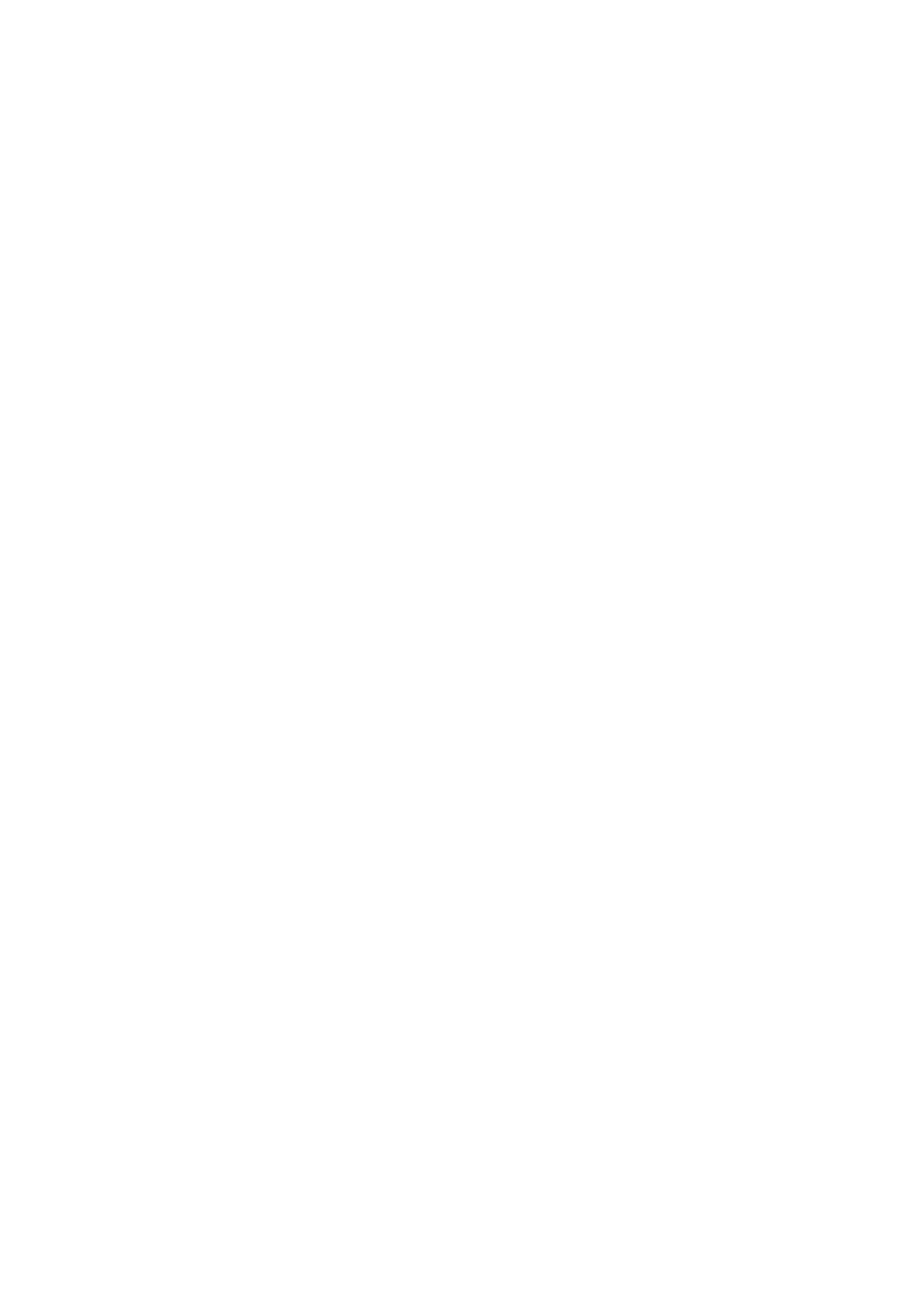# **Running Simulations Faster on Multi-Processor or 64-Bit PCs via GEMPACK**

#### **J. Mark Horridge and Ken Pearson**

#### **Abstract**

Many modern Windows PCs now have two or more processors. These PCs cost little more than a PC with a single processor.

If you are solving a model accurately using GEMPACK, you will usually extrapolate from 2 or 3 multi-step calculations (for example, from Gragg 2-step, 4-step and 6-step calculations). The separate multi-step calculations are independent of each other. For example, if you are doing Gragg 2,4,6-step calculations, the 6-step calculation can be done independently of the 4-step calculation.

If you wish to solve a model by extrapolating from 2 or 3 multi-step calculations, you can now ask GEMPACK to carry out one or two of these multi-step calculations in parallel. In this way you may be able to solve the model significantly more quickly than previously.

Suppose, for example, you are solving using Gragg 2,4,6-step calculations. If you have two processors, you can ask the main program to carry out the 2-step and 4-step calculations. And you can ask the main program to run (on the other processor) a separate job which carries out the 6-step calculation. When that 6 step calculation is finished, the main program will read the results from the 6-step calculation and then combine these results with the results of the 2-step and 4-step calculations to do the extrapolation and produce the usual results. We refer to the main program as the "master" and to the run which carries out the 6-step calculation in parallel as "the servant". Since the 6-step calculation probably only takes as long as the 2-step followed by the 4-step, this will approximately halve the total elapsed time required to solve the model.

If you have more than two processors, you can ask the master to run two servant programs.

When you run two or three calculations in parallel (one master and one or two servants), each program requires about the same amount of memory. If your model takes about 500MB of memory to solve normally, you will need about 1000MB to run one servant or about 1500MB to run two servants. If you don't have this much memory, the servants and/or the master will be running in virtual memory (which is very slow).

The new 64-bit processors (combined with a 64-bit version of Windows) are interesting in this context since they are able to address more than 2GB of memory. [2 gigabytes of memory is effectively the maximum which can be addressed by any program under 32-bit Windows XP and Windows 2000.]

The version of GEMPACK which allows master/servant solving is available as a best test version for customers from organisations which have a multi-user Source-Code Version of GEMPACK with expiring annual licences.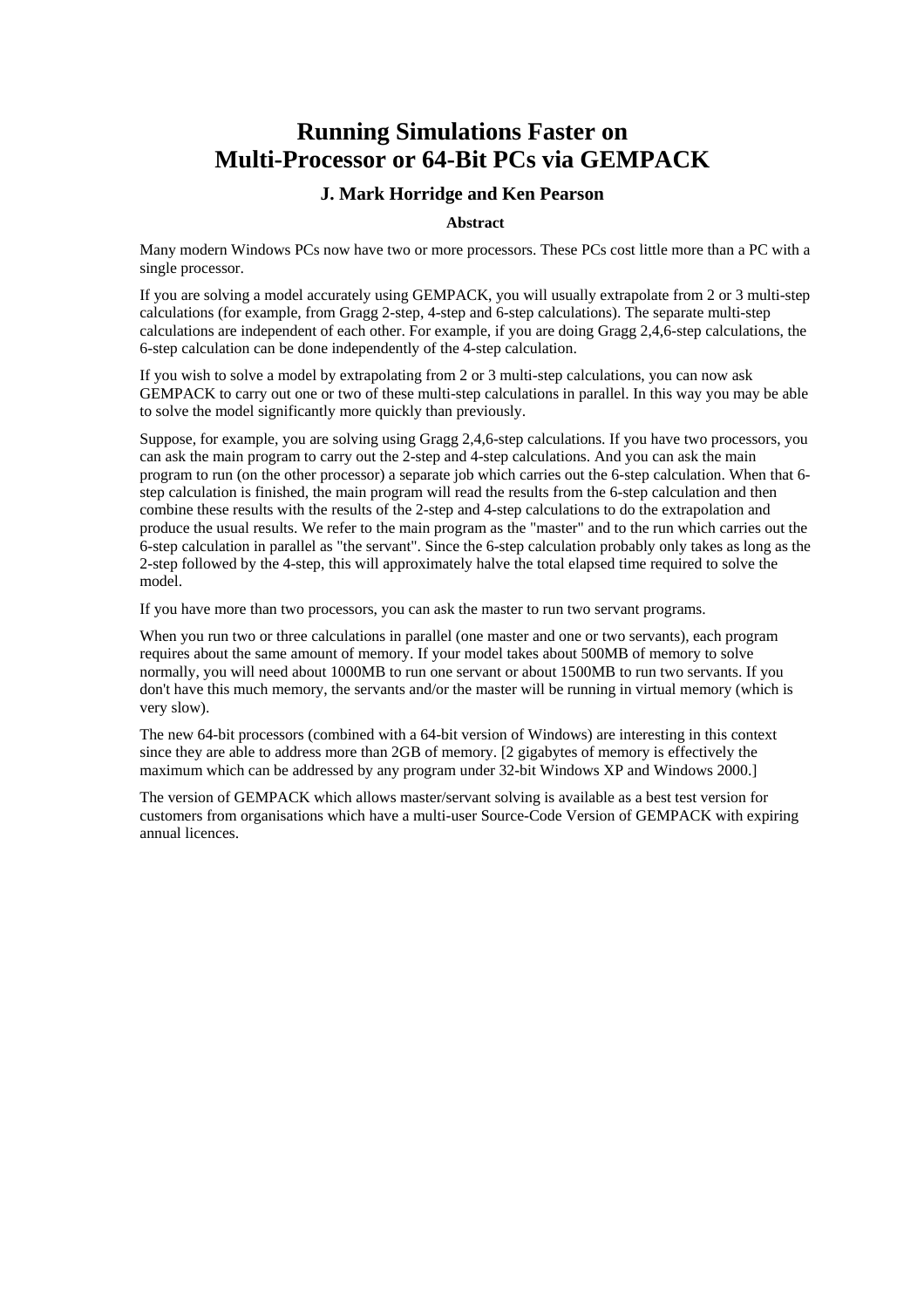# **TABLE OF CONTENTS**

|                                                              | 1. PRESS RELEASE                                                                                      | 1                            |  |  |  |  |
|--------------------------------------------------------------|-------------------------------------------------------------------------------------------------------|------------------------------|--|--|--|--|
|                                                              | 2. SOLVING IN PARALLEL                                                                                | $\mathbf{2}$                 |  |  |  |  |
| 2.1                                                          | <b>Several Subintervals, Automatic Accuracy, Complementarities</b>                                    | $\overline{2}$               |  |  |  |  |
| 2.2                                                          | <b>Multi-Processor PCs</b>                                                                            | 3                            |  |  |  |  |
| 2.3<br>2.3.1                                                 | <b>Telling the Program to Run in Parallel</b><br>Problems with the Program Deciding How Many Servants | 3<br>$\overline{4}$          |  |  |  |  |
| 2.4<br>2.4.1                                                 | <b>Some Elapsed Times</b><br>Comments on the Elapsed Times Reported in Table 2.4                      | $\overline{\mathbf{4}}$<br>5 |  |  |  |  |
|                                                              | 3. 64-BIT PROCESSORS, OPERATING SYSTEMS ON WINDOWS PCS                                                | 6                            |  |  |  |  |
| 4. INTEL FORTRAN COMPILER (32-BIT AND 64-BIT) SUPPORTED<br>6 |                                                                                                       |                              |  |  |  |  |
| 4.1                                                          | <b>Should I Consider Moving To 64-bit Intel Now?</b>                                                  | 7                            |  |  |  |  |
| <b>BETA TEST VERSION IS AVAILABLE</b><br>7<br>5.             |                                                                                                       |                              |  |  |  |  |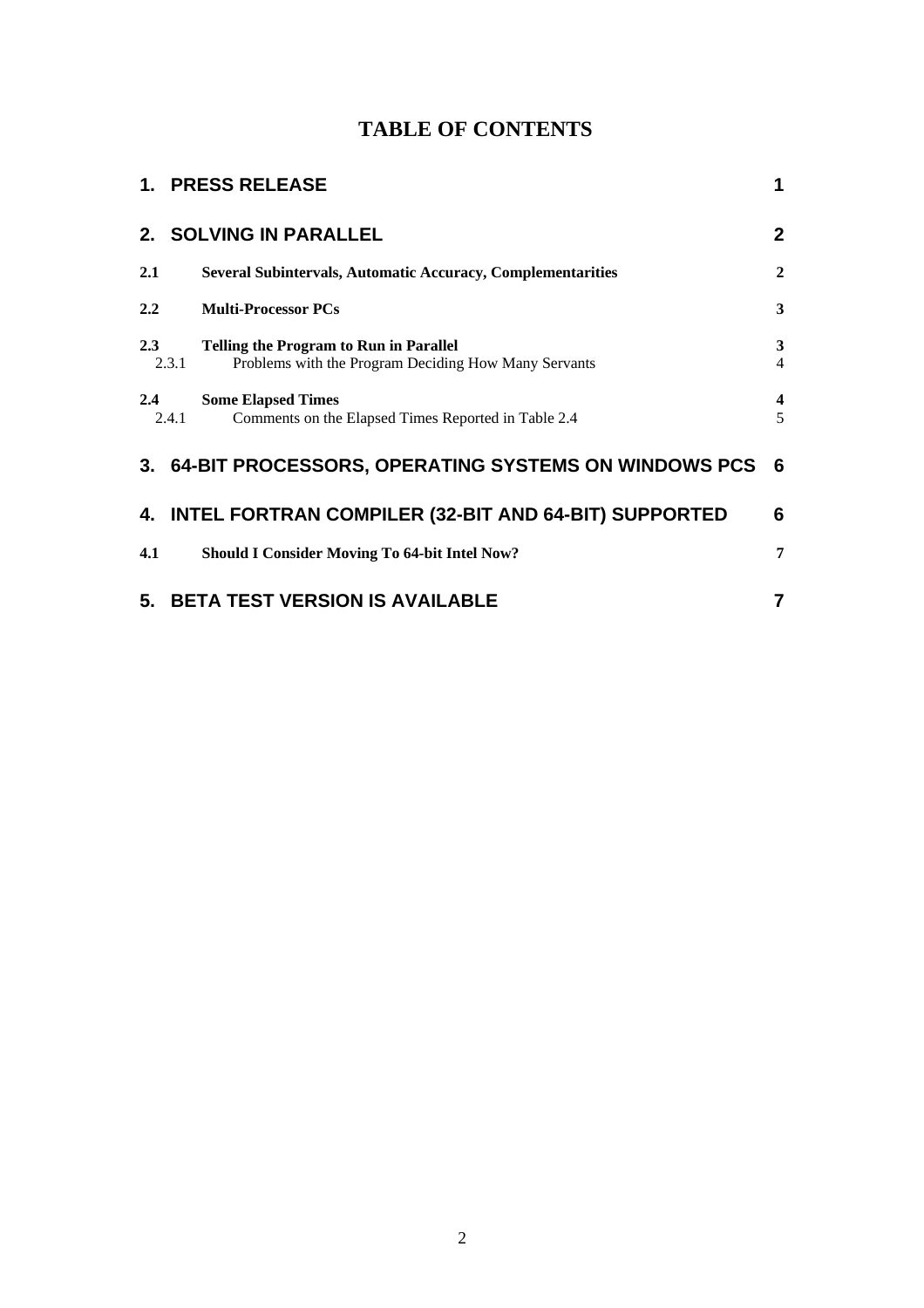# **1. Press Release**

The following "press release" summarises the situation well.



# **WHEN TWO HEADS ARE BETTER THAN ONE: PROFESSORS PROMOTE PARALLEL PROCESSING**

Professors Kenneth and Robert Pearson of Monash University's BusEco's Centre of Policy Studies have developed a method of speeding up complex economic calculations.

Their software system, GEMPACK, is used to solve many of the world's biggest economic models. Complex simulations can take many hours to complete.

Modern PC's often contain two CPUs, effectively doubling processing power. The challenge is to design software that can take advantage of both CPUs at once.

"We divided the calculations into parts which could be executed independently by either processor – so halving compute time," chorused the twins. "Faster computations will enable economists to conduct more simulations, or to solve even bigger models," claimed Robert. "Or they could spend more time playing golf," echoed Ken.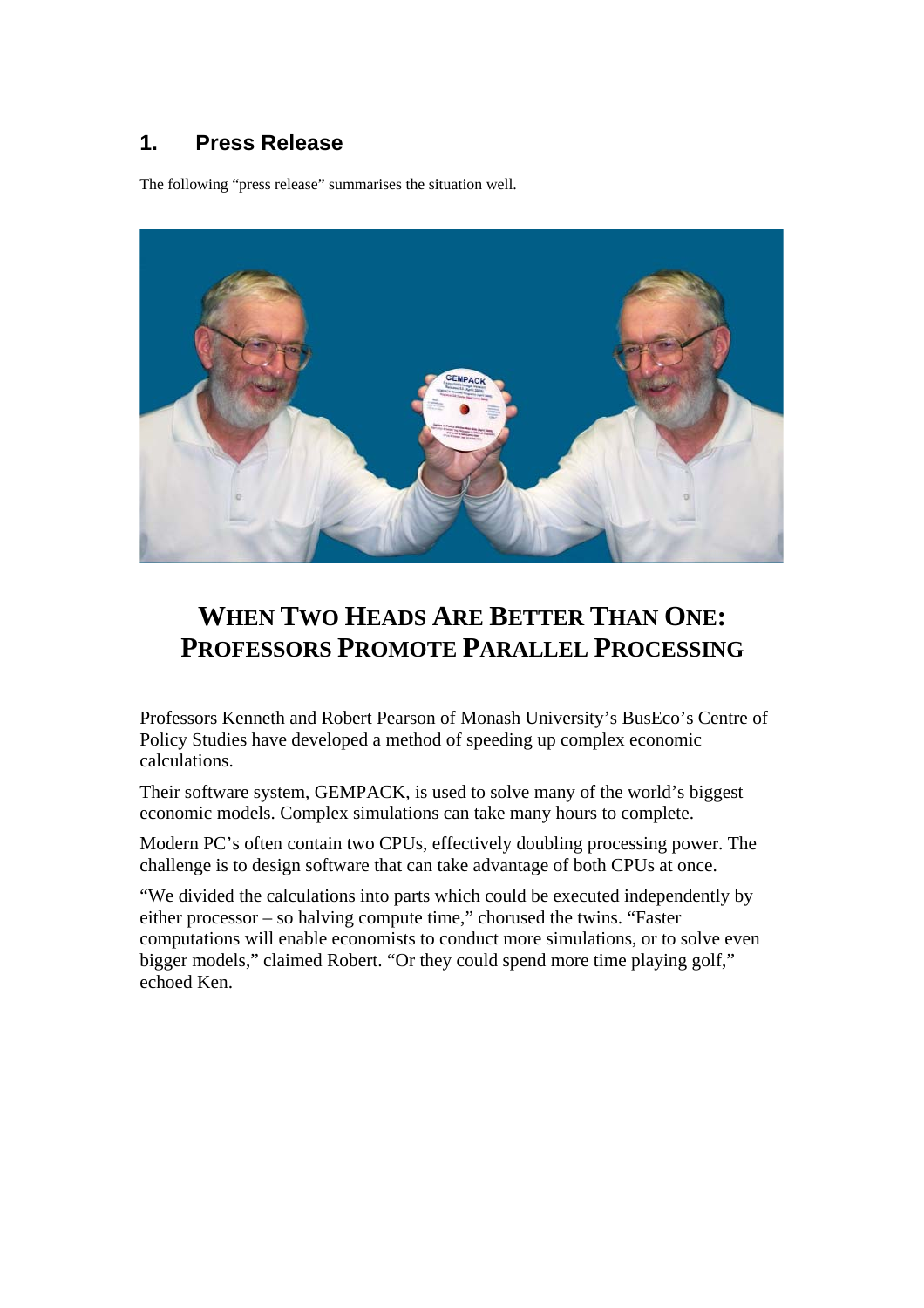# **2. Solving in Parallel**

Many modern Windows PCs now have two or more processors. These PCs cost little more than a PC with a single processor.

If you are solving a model accurately using GEMPACK, you will usually extrapolate from 2 or 3 multi-step calculations (for example, from Gragg 2-step, 4-step and 6-step calculations). The separate multi-step calculations are independent of each other. For example, if you are doing Gragg 2,4,6-step calculations, the 6-step calculation can be done independently of the 4-step calculation.

We are grateful to Hom Pant who pointed out that these calculations are independent of each other and who encouraged us to implement parallel calculations to take advantage of this. We are also grateful to ABARE (the Australian Bureau of Agricultural and Resource Economics) for financial support of this project.

If you wish to solve a model by extrapolating from 2 or 3 multi-step calculations, you can now ask GEMPACK to carry out one or two of these multi-step calculations in parallel. In this way you may be able to solve the model significantly more quickly than previously.

Suppose, for example, you are solving using Gragg 2,4,6-step calculations. If you have two processors, you can ask the main program to carry out the 2-step and 4-step calculations. And you can ask the main program to run (on the other processor) a separate job which carries out the 6-step calculation. When that 6 step calculation is finished, the main program will read the results from the 6-step calculation and then combine these results with the results of the 2-step and 4-step calculations to do the extrapolation and produce the usual results. We refer to the main program as the "master" and to the run which carries out the 6-step calculation in parallel as "the servant". Since the 6-step calculation probably only takes as long as the 2-step followed by the 4-step, this will approximately halve the total elapsed time required to solve the model.

If you have more than two processors, you can ask the master to run two servant programs.

Of course, there is no gain from using a master and servants if you are only carrying out a single multi-step calculation – for example, if you are solving the model using just an Euler 4-step calculation.

This ability to run separate multi-step calculations in parallel is a new GEMPACK feature which will be available in Release 10 of GEMPACK (see section 0).

When you run two or three calculations in parallel (one master and one or two servants), each program requires about the same amount of memory. If your model takes about 500MB of memory to solve normally, you will need about 1000MB to run one servant or about 1500MB to run two servants. If you don't have this much memory, the servants and/or the master will be running in virtual memory (which is very slow).

The new 64-bit processors (combined with a 64-bit version of Windows) are interesting in this context since they are able to address more than 2GB of memory. [2 gigabytes of memory is effectively the maximum which can be addressed by any program under 32-bit Windows XP and Windows 2000.]

If your model takes about 1.5GB of memory to solve normally, there is no point in running a servant as well under 32-bit Windows XP since the master and servant will be competing for memory. But, if you are running 64-bit Windows XP on a 64-bit PC and have say 4GB of memory, you can happily run one master and one servant (each using 1.5GB) simultaneously. Or, if you have more than two processors and 6GB of memory, you can happily run a master and two servants (each accessing 1.5GB of memory). And this remains true even if the EXEs you are running are made with a 32-bit compiler such as the Lahey compiler LF95.

The version of GEMPACK which allows master/servant solving is available as a best test version for customers from organisations which have a multi-user Source-Code Version of GEMPACK with expiring annual licences (see section 0 for details).

#### *2.1 Several Subintervals, Automatic Accuracy, Complementarities*

Running a master and one or two servants is allowed in more complicated situations including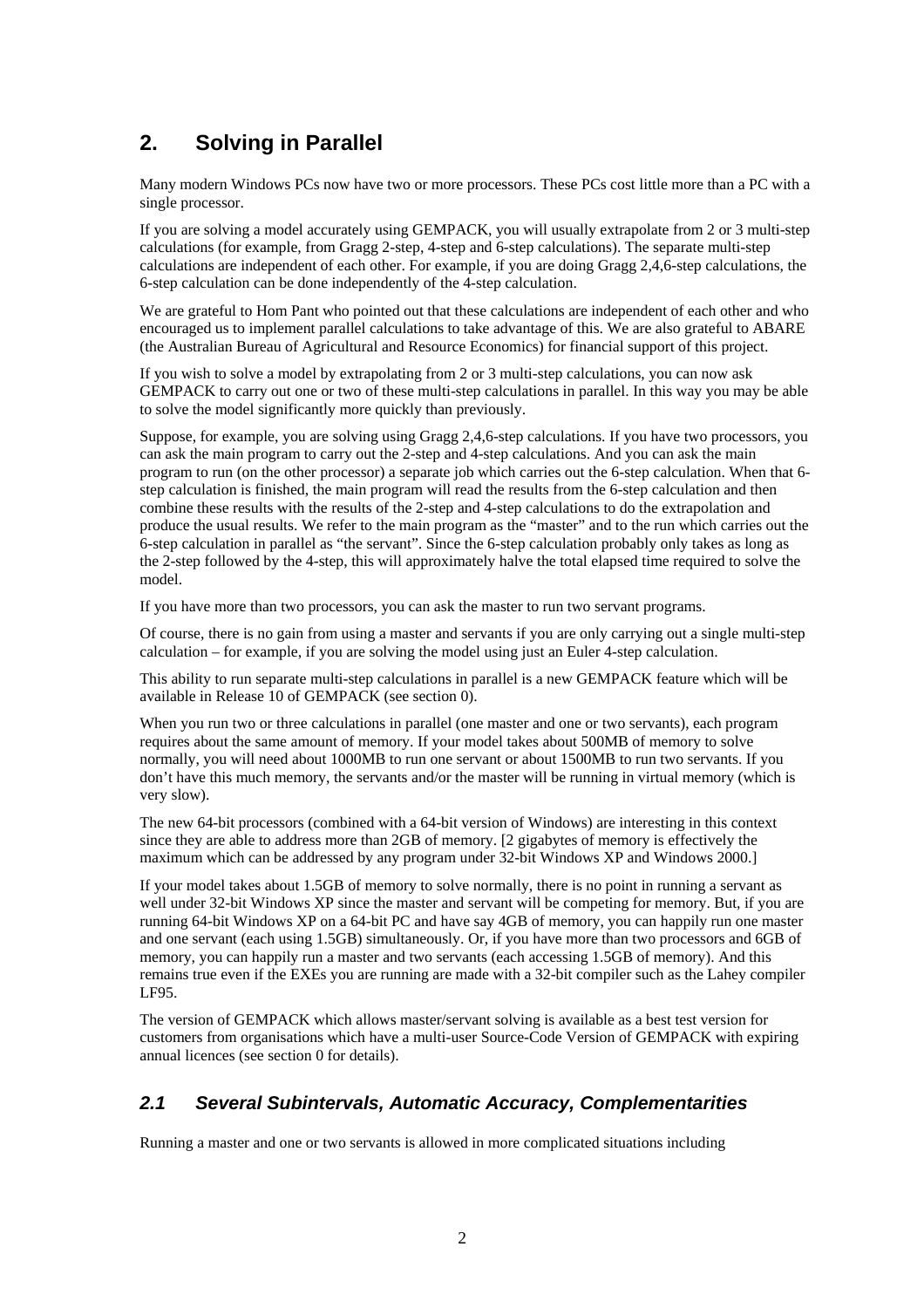- when you have two or more subintervals. Then each servant is called to carry out the multi-step calculation it is responsible for on each subinterval.
- when you are using automatic accuracy. As when there are several subintervals, each servant is called to carry out the multi-step calculation it is responsible for on each subinterval. The master controls the testing of the accuracy (has it been sufficient?) on each subinterval. If the values of a Coefficient go out of range, the master is informed and repeats the subinterval as usual.
- when there are Complementarity statements in the model. Then the master has to carry out all of the approximate run in each subinterval. The master enlists the aid of servants when doing the accurate run in each subinterval (since this probably requires two or three separate multi-step calculations). The time saving will be less in this case since the master must do all of the approximate run. There is only time saving on the accurate run.

#### *2.2 Multi-Processor PCs*

For some years Windows PCs have been available which incorporated 2 or more CPUs. The PC's motherboard has 2 or 4 CPU sockets. Windows NT (and now XP) is able to schedule tasks to either processor. Specially written programs (as described here) are able to speed execution by using both processors.

These traditional multi-processor PC's are usually large, noisy and expensive, with a rather limited market (server applications). Not much software was adapted to use multiple CPUs.

Recently, dual-core processors which incorporate 2 processing units in a single package have become popular. AMD has led the market, producing 2-processor chips which are plug-in replacements for existing (single-processor) CPUs. No special motherboard is required, leading to a cheap, quiet PC with multi-processing capacity.

Intel is rushing to catch up, and has already released a dual-core version of its popular Pentium M laptop CPU (christened "Core Duo"). Desktop versions will follow. Within 1 or 2 years the majority of new PCs will contain such chips. 4-core and even 8-core chips are planned. Multi-processing, once a niche specialty, is becoming ubiquitous.

One reason for this trend is that traditional single-core CPUs have reached a performance plateau (or at least improve more slowly than before). Multi-processing offers the prospect of continued performance increases – if software can take advantage of it.

Although Windows allows for virtual memory (when the hard disk emulates RAM), good performance requires that each running task has ample access to RAM. However, ordinary 32-bit CPUs and 32-bit Windows can only manage 4GB of RAM. This limits the possibility of running several memoryintensive tasks simultaneously. 64-bit CPUs and Windows versions are now available which can manage much more memory. Indeed, all the dual-core AMD chips are 64-bit capable. Hence, there is a connection between the transition to multicore PCs and the transition to 64-bit computing. That connection is explored in section 0 below.<sup>1</sup>

#### *2.3 Telling the Program to Run in Parallel*

You can do this by including the following statement in your Command file.

**Servants =**  $NO|1|2$  **;** ! NO is the default

 $\overline{a}$ 

- "**servants = 1 ;**" tells the program to use one servant. That will do the longest multi-step calculation.
- "**servants = 2**;" tells the program to use two servants. Those two servants will do the longer two multi-step calculations. This only makes sense if you have three or more processors on your machine

<sup>&</sup>lt;sup>1</sup> When you run computational-intensive and memory-intensive jobs simultaneously on two or more processors, it is important that each processor has quick access to the part of memory allocated to the task it is performing. In some cases, each processor has its own channel to memory while in other cases, two processors may share a common channel to memory.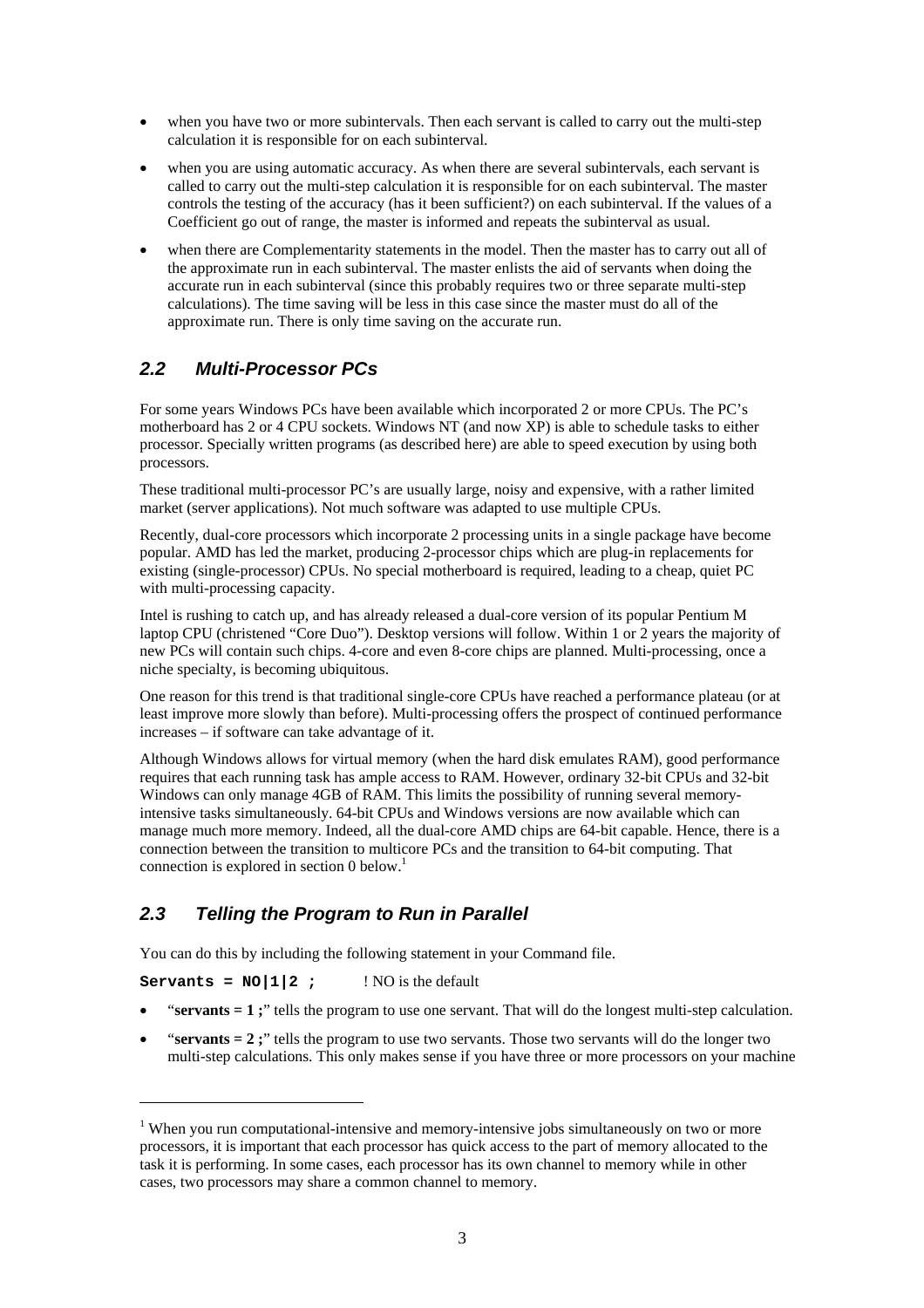since the main program will use one processor and each of the servants ideally has its own processor. This only makes sense if you are extrapolating from three (not two) multi-step calculations.

• "**servants = no**;" tells the program not to use servants. That may be appropriate even if you have two processors because you want to do serious word-processing while the simulation is running and you want the second processor to concentrate on the word processing.

#### **2.3.1 Problems with the Program Deciding How Many Servants**

The program may be able to tell how many processors are available on your PC (though this is not easy to find out reliably).

The program could find out how much memory is available on your PC. However, the program cannot know early on how much memory will be required to solve your model. Accordingly, the program cannot sensibly decide whether you have sufficient memory for one or more servants.

That is why, at least for the present, we require you to tell the program whether or not to use servants and, if so, how many servants to use.

#### *2.4 Some Elapsed Times*

In this section we report some elapsed times with and without servants for various models with different compilers.

All times reported here were obtained on a Windows XP PC with two dual-core AMD64 chips<sup>2</sup> (that is, 4 processors) with 8Gb of physical memory.

The times for the LF90, LF95 and Intel-32 compilers were obtained running under the Windows XP Professional (32-bit) operating system. The times for the Intel-64 compiler were obtained running under the Windows XP Professional x64 Edition (a 64-bit operating system).

In each case, the default compiler options as supplied with Release 10 of GEMPACK were used. For LF90 and LF95 this is basically O1 optimisation options (the same as for Release 9.0 of GEMPACK with these compilers). For the Intel compilers, this is /O2 optimisation option (which is also the default recommended by Intel).

The times reported are elapsed times. Even for the same compiler and Command file, the elapsed time varies from run to run.<sup>3</sup> The times reported are the average of 3 runs in each case.

- The version of **GTAP** is one with 38 regions and 39 tradeable commodities. This is the same 38x39 aggregation we reported about in sections 4.2.9, 5.2.1 and 5.3.1 of the Release 9 version of GPD-5. The simulation in **SIM1.CMF** is a Gragg 2,4,6-step simulation.
- The version of **GTEM** used for the report below has 23 regions and 29 tradeable commodities. [This is the same version of GTEM we reported about in section 5.3.1 of the Release 9 version of GPD-5.] **GTEMSIM3.CMF** is an Euler 3.5.7-step simulation. We are grateful to Guy Jakeman for supplying us with this version of ABARE's GTEM model.
- The **TERM-WATER** version is a version of TERM with 48 commodities and 20 regions aimed at water-related applications. This is the TERM model reported in the tables in sections 5.2.1 and 5.3 of the Release 9 version of GPD-5. This model contains Complementarity statements. **TERMSIM1.CMF** does 3-step Euler approximate run followed by Euler 2,3,4-step accurate run. There are no Complementarity state changes in this simulation.

 $\overline{a}$ 

<sup>&</sup>lt;sup>2</sup> Two Dual Core AMD Opteron Processors 270 2.01GHz.

 $3$  For example, with Intel 32, the 3 elapsed times for the 2-servant GTAP simulation were 24 m 48s, 21m 58s and 23m 40s, while for Intel 64, the 3 elapsed times for the same 2-servant simulation were 21m 31s, 21m 30s and 21m 36s.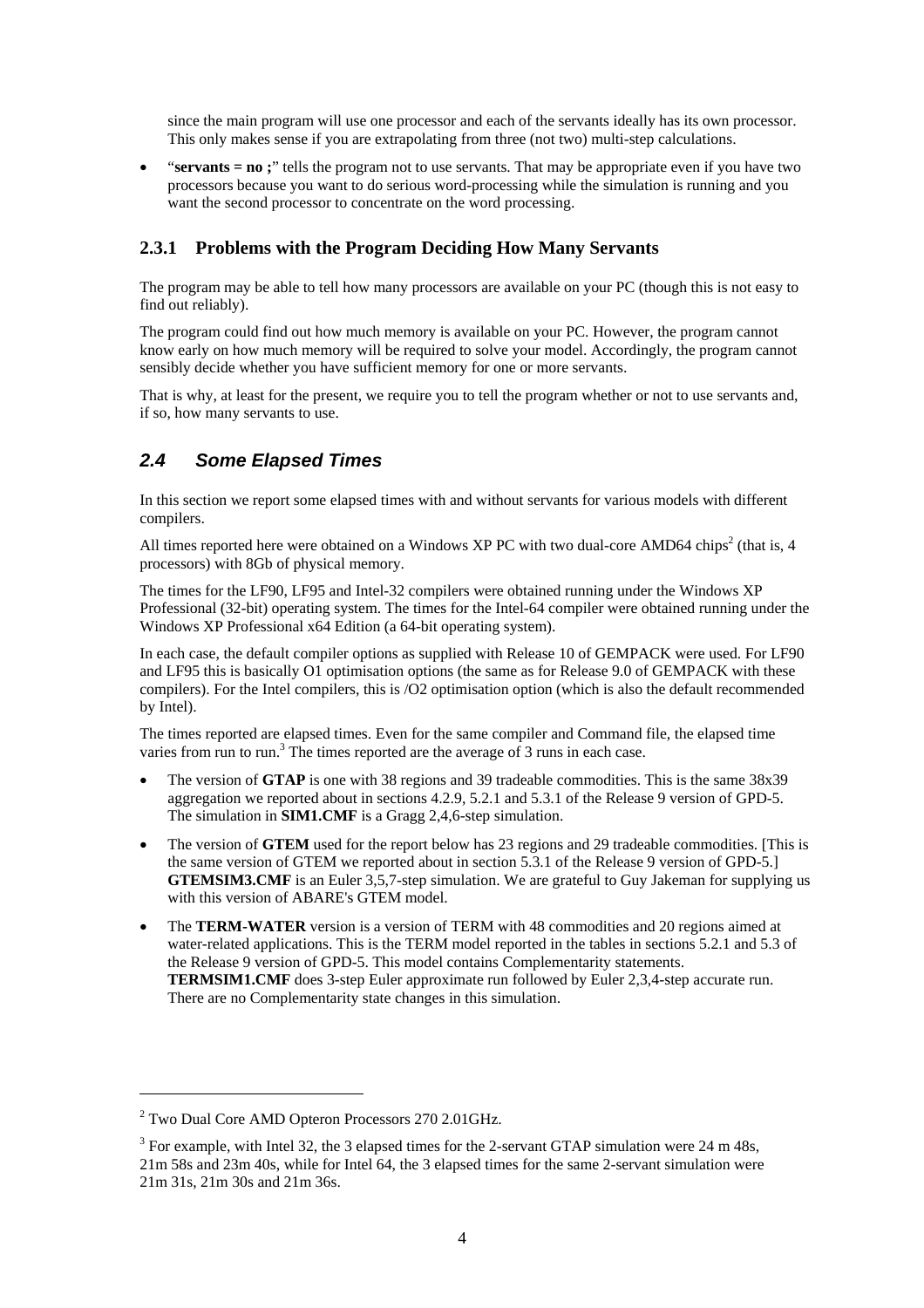| Simulation and<br>Compiler               | <b>Simulation</b><br>(no servants)        | 1 Servant                                 | 2 Servants                                | Longest multi-step<br>calculation   |
|------------------------------------------|-------------------------------------------|-------------------------------------------|-------------------------------------------|-------------------------------------|
| <b>GTAP38X39</b><br>SIM1.CMF             | <b>Gragg 2,4,6</b>                        | <b>Gragg 2,4,6</b>                        | <b>Gragg 2,4,6</b>                        | Gragg 6                             |
| LF90                                     | 48m35s <sup>4</sup>                       | 32m 18s                                   | 26m 39s                                   | $20m\,57s$                          |
| LF95                                     | 66m 24s                                   | 35m 19s                                   | 34m 58s                                   | 33m 58s                             |
| Intel 32                                 | 48m 10s                                   | 26m 28s                                   | 23m 49s                                   | $23m$ 40s                           |
| Intel 64                                 | $41m$ 23s                                 | $24m$ 55s                                 | $21m$ 32s                                 | 20m 48s                             |
| <b>GTEM</b><br><b>GTEMSIM3.CMF</b>       | <b>Euler 3,5,7</b>                        | <b>Euler 3,5,7</b>                        | <b>Euler 3,5,7</b>                        | Euler <sub>7</sub>                  |
| LF90                                     | 17m.31s                                   | $10m\,51s$                                | 10m 21s                                   | $10m$ 14s                           |
| LF95                                     | 46m 8s                                    | 25m 32s                                   | 24m 57s                                   | 24m 19s                             |
| Intel 32                                 | 19m 43s                                   | $11m$ 3s                                  | 10m 57s                                   | $10m$ 45s                           |
| Intel 64                                 | 18m 20s                                   | 10m 39s                                   | 10m 38s                                   | 9m 54s                              |
| <b>TERM-WATER</b><br><b>TERMSIM1.CMF</b> | Euler $2,3,4$ (plus<br>3-step approx run) | Euler $2,3,4$ (plus<br>3-step approx run) | Euler $2,3,4$ (plus<br>3-step approx run) | Euler 4 (plus<br>3-step approx run) |
| LF90                                     | 6m 33s                                    | 4m 38s                                    | 4 m 32s                                   | 4 m 33s                             |
| LF95                                     | 7m 34s                                    | 5m 28s                                    | $5m$ 32s                                  | 5m15s                               |
| Intel 32                                 | 5m 23s                                    | 3m38s                                     | $3m\,27s$                                 | 3m37s                               |
| Intel 64                                 | $3m\,58s$                                 | 2m 50s                                    | $2m\,50s$                                 | $2m$ 45s                            |

**Table 2.4: Elapsed Times for Typical Simulations With and Without Servants** 

#### **2.4.1 Comments on the Elapsed Times Reported in Table 2.4**

The best you can hope for is that, by using 2 servants, the elapsed time will be the same as the elapsed time for the longest of the 3 separate calculations. As you can see from the last two columns in Table 2.4, that pretty much happens (except for the LF90 GTAP simulation).

With one servant, the master does the shorter two multi-step calculations while the servant does the longest multi-step calculation.

In the case of the Gragg 2,4,6 GTAP simulation, this means that the master does something like 2+4=6 passes while the servant does 6 passes. [A Gragg 4-step has 5 passes. The first pass of all multi-step calculations is done by the master before the servant starts. So the servant does the last 6 passes of the 7 pass Gragg 6-step while, starting at the same time, the master does the last 2 passes of the Gragg 2-step and then the last 4 passes of the Gragg 4-step.] On the basis of this (crude) analysis, you might expect that the master would finish its two tasks (Gragg 2 and 4) at about the same time as the servant finished its one task (Gragg 6). In fact, in this simulation, the master takes longer than the servant because of variations between the times taken for the different steps.<sup>5</sup>

The TERM-WATER simulation has a 3-step Euler approximate run followed by an Euler 2,3,4-step accurate run. The master does all of the approximate run (the servants are not able to help with that). Hence the overall time saving is not as great as for the other simulations reported.

 $\overline{a}$ 

<sup>&</sup>lt;sup>4</sup> This is an abbreviation for 48 minutes, 35 seconds.

<sup>&</sup>lt;sup>5</sup> For the Intel-32 compiler, the single step times taken through this simulation vary from about  $2m$  35s to about 4m 56s. In this case, it just happens that more of the longer ones occur in the parts done by the master. For another simulation, the reverse might happen.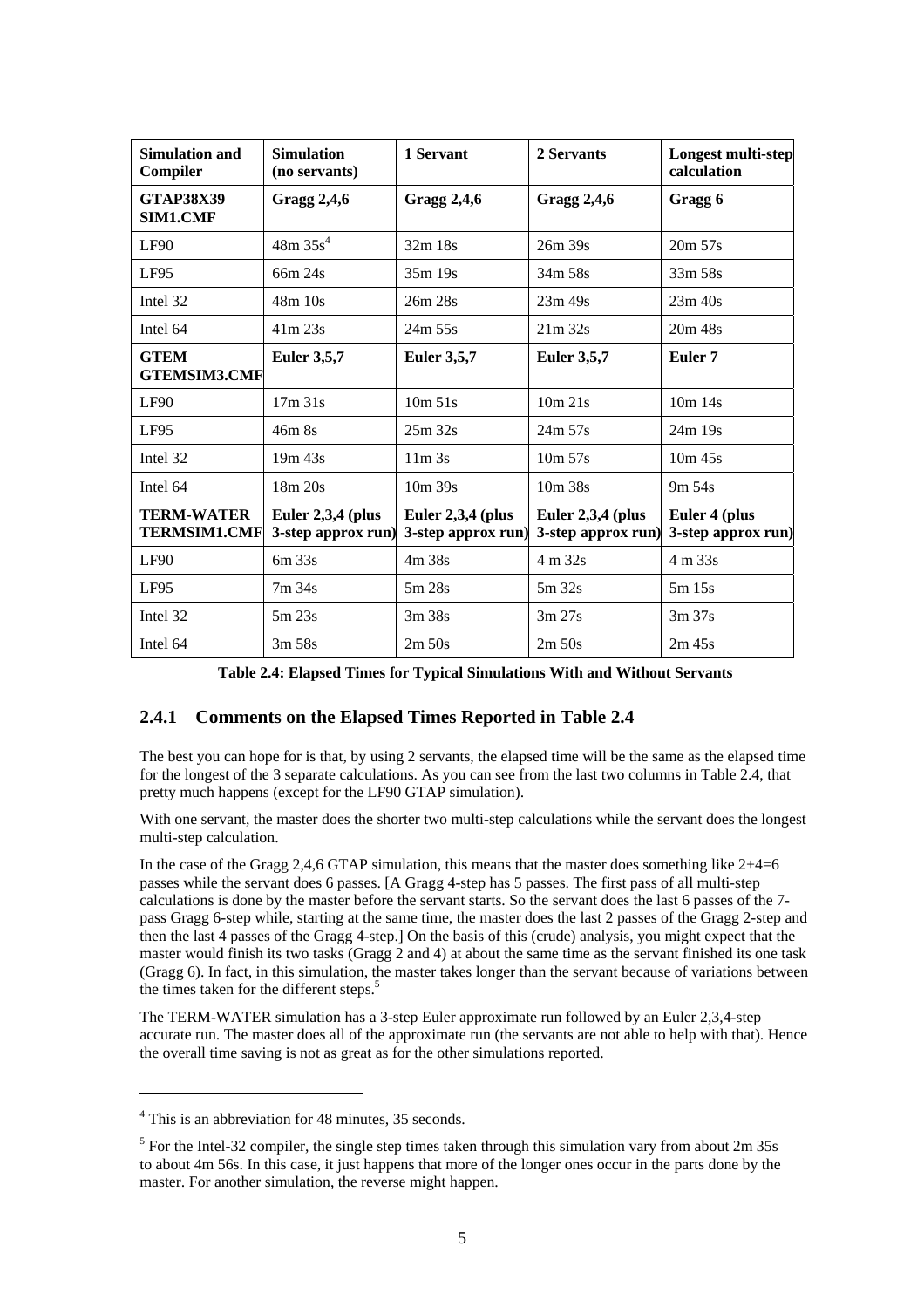#### **Summary**

- If you have 3 or more processors and run with 2 servants, you can expect that the elapsed time will be roughly that for the longest multi-step calculation.
- If you have only 2 processors (or run with only one servant), you still can expect to make considerable time savings. And you can estimate roughly how much by considering how many total passes the master and servant must each make (once the servant is started).

# **3. 64-bit Processors, Operating Systems on Windows PCs**

Until recently the mainstream desktop PC environment has been a Pentium-compatible 32-bit (IA-32) processor running Microsoft Windows. Ordinary 32-bit Windows supports up to 4Gb RAM, although each running program may use at most 2Gb (in practice 1.5Gb) for data.

Intel promoted the **Itanium** 64-bit (**IA64**) processor, and Microsoft provided a special version of Windows (Server 2003 Itanium) to run it. However, the Itanium is internally quite different from the Pentium and so existing 32-bit programs (compiled for 32-bit Windows) can run only relatively slowly, using an emulation layer. The difficulty of using older programs has restricted the Itanium to a shrinking niche market.

Rival firm AMD has produced **Opteron** and **Athlon** 64-bit processors which, like the Itanium, can access much more than 2Gb RAM. The AMD chips, however, are closer to the older Pentium architecture, and offer a 32-bit mode which runs older 32-bit programs at full speed. AMD calls this CPU architecture X-86-64 or **AMD64**.

Intel has rushed to imitate the AMD64 system, which it terms **IA32e** or **EM64T**. Both AMD and Intel chips are available in dual-core versions. In performance, the Intel chips almost match AMD (but they fry eggs much faster). To software, the AMD64 and EM64T chips appear the same. Their high backwards compatibility allows AMD64/EM64T chips to run 32-bit Windows very well – but without any 64-bit advantages.

Now Microsoft offers "x64" editions of Windows Server 2003 and Windows XP to suit AMD64 or EM64T chips. Programs compiled especially for x64 Windows can access all available RAM (the 2 Gb limit is broken). But even older, 32-bit, programs run as fast under x64 as they did in 32-bit Windows. Indeed x64 Windows is the best way to simultaneously run several 32-bit programs which each use up to 2Gb of RAM. In total, 16 or 128 Gb of RAM may be used.

In common parlance, 64-bit now refers to AMD64 or EM64T chips and x64 Windows, not to the Itanium IA64 and its special versions of Windows.

The main benefit of 64-bit technology is the greater RAM access – but it offers other potential advantages. For example, the speed penalty for using double-precision is reduced (but not removed). There are more high-speed registers, which a very few especially-tuned programs may use. But in general we would not expect that a program originally compiled for a 32-bit CPU would run faster when re-compiled for x64. Indeed, the 64-bit program will require a little more RAM than its 32-bit counterpart.

# **4. Intel Fortran Compiler (32-bit and 64-bit) Supported**

GEMPACK will support the Intel Fortran compiler from Release 10 (as well as the Lahey compilers currently supported).

The Intel compiler is of particular interest on 64-bit PCs since it comes in a 64-bit version which can write code which will only run on a 64-bit processor. This produces executable images which can access more than the 2GB limit which applies on 32-bit operating systems. Modellers who have large models which are currently close to the 2GB limit will be free of this limit if they use GEMPACK with the Intel compiler on a 64-bit PC.

The Intel compiler also comes in a 32-bit version.